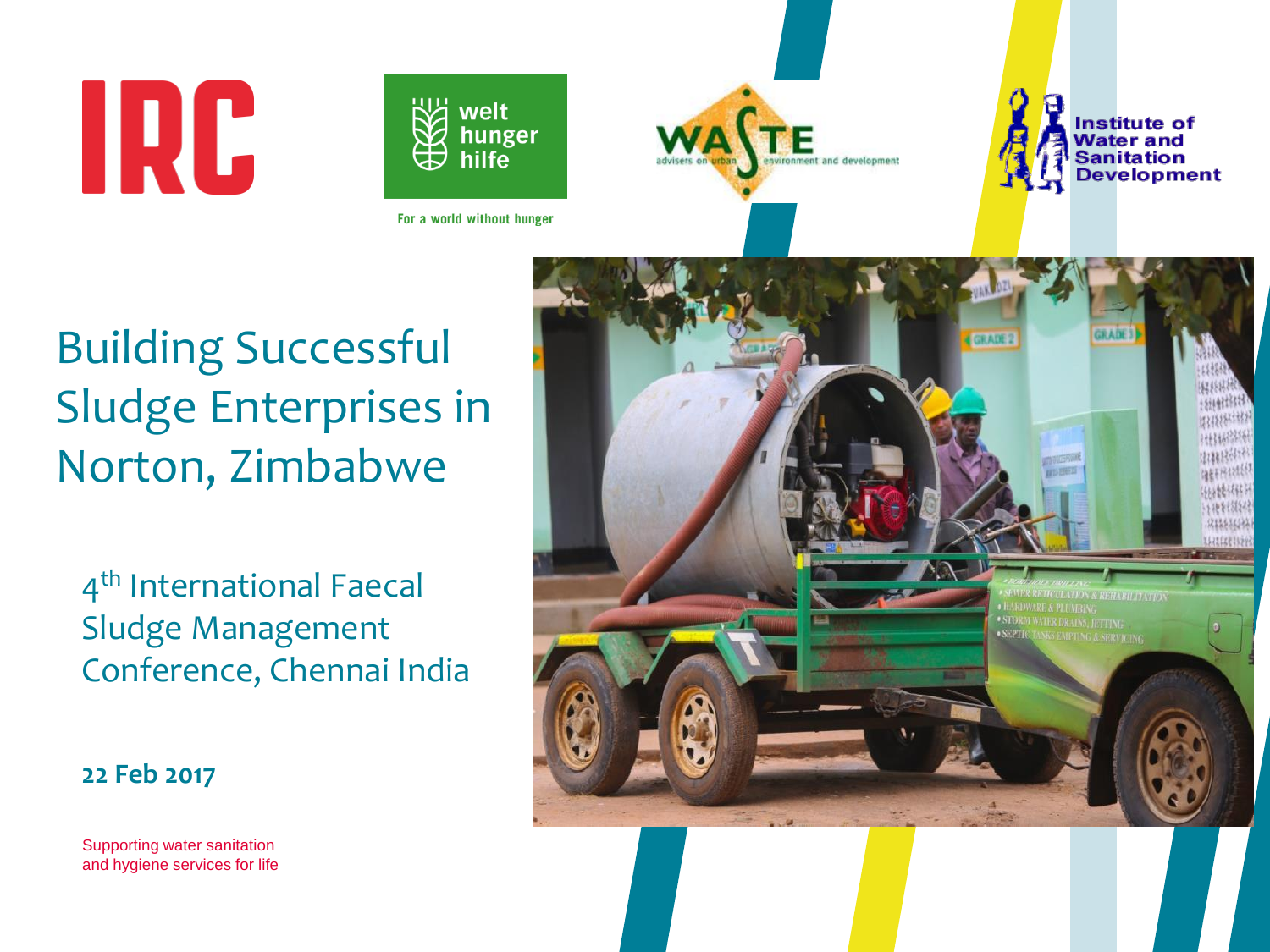#### What we will cover..

- 1. Objectives of Research Into Sludge Enterprise (RISE)
- 2. FSM in Zimbabwe
- 3. Why the MDU?
- 4. Key findings
- 5. Lessons learnt
- 6. Challenges
- 7. Next steps

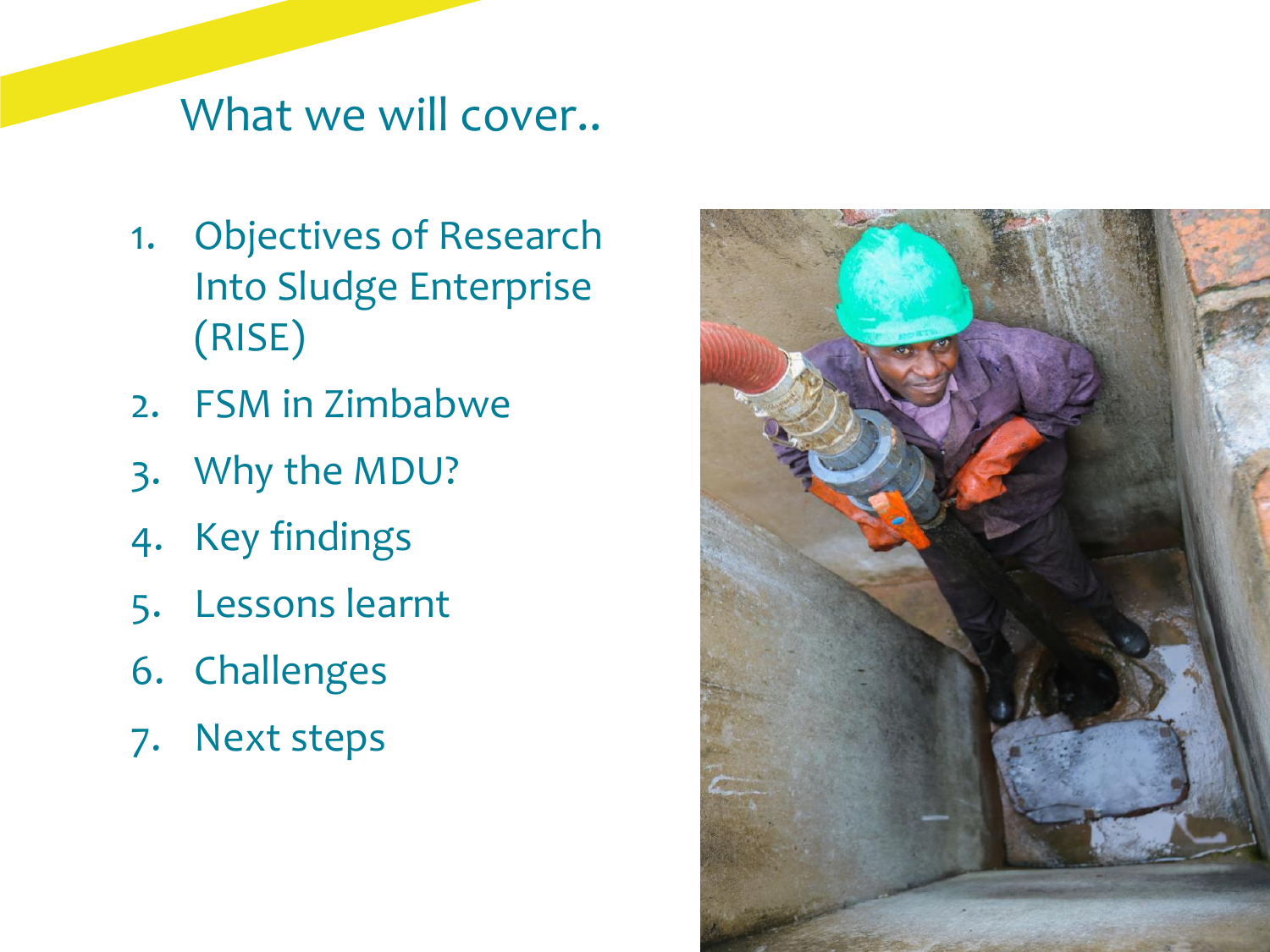#### The problem..Reuse/ Containment Removal Transport Treatment **Disposal**

- FSM in Zimbabwe is mostly provided informally, unplanned, unsystematic and "invisible" to policy makers.
- Most cities aim for full flush sewerage and see FSM as a temporary solution for informal urban settlements.
- Pit latrines are filling up. Manual emptying is illegal but no other option except to dig a new toilet. (150% more \$ than emptying)
- Vacuum trucks cannot access pits in dense settlements, or with high solid content
- Public and environmental health considerations (and the SDGs) require that faecal sludge is safely managed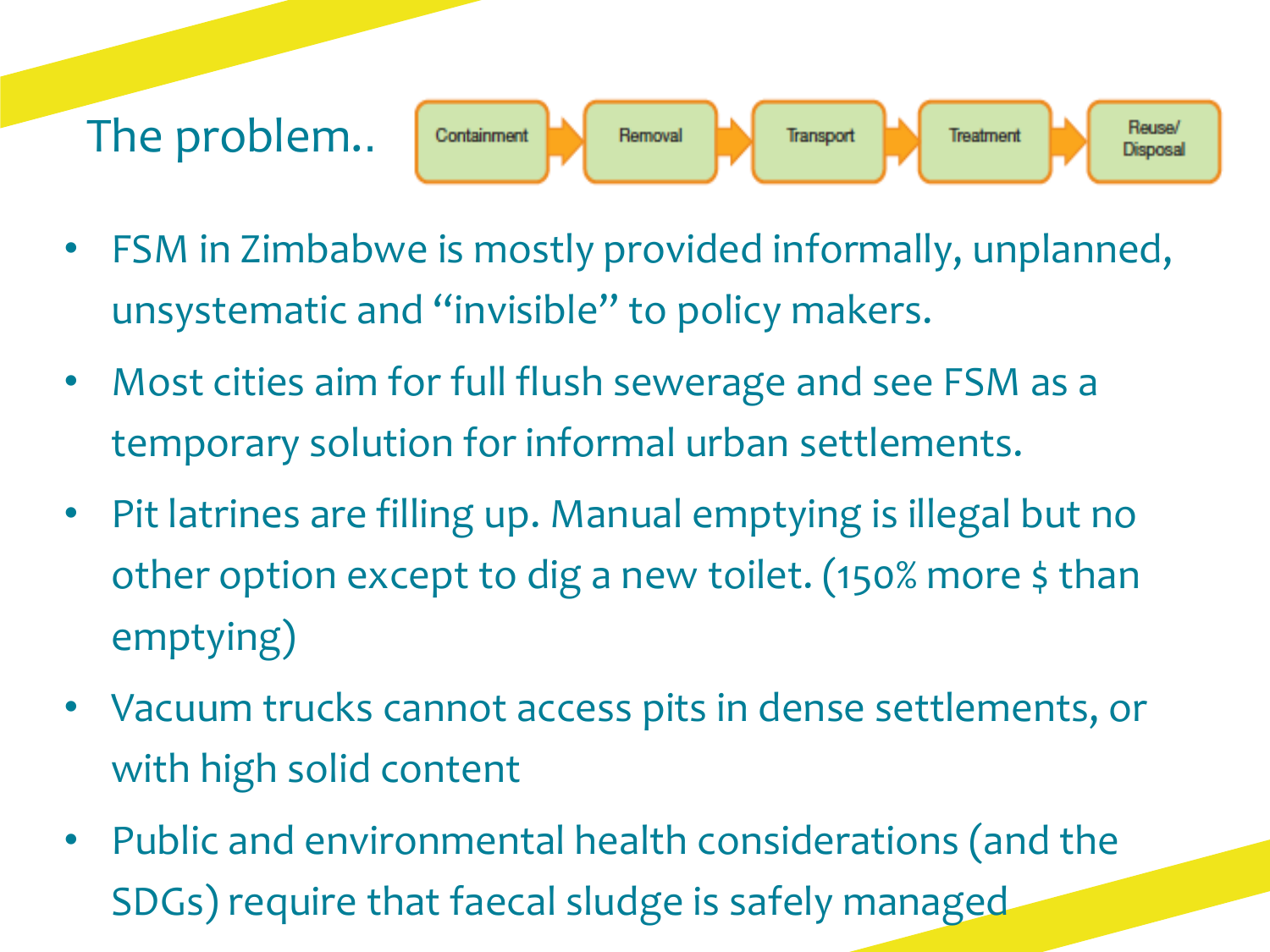# RISE Action research objectives

#### **To bring users, operators and local authorities togethe**r, to:

• Develop their ability to design, implement and scale up faecal desludging and safe disposal in Norton and beyond

#### **To answer these questions:**

- What are the key considerations in developing sustainable business models for desludging units in small urban centres?
- What are the enablers and barriers to success?
- How can the regulatory environment enable local faecal sludge conveyance, treatment and disposal?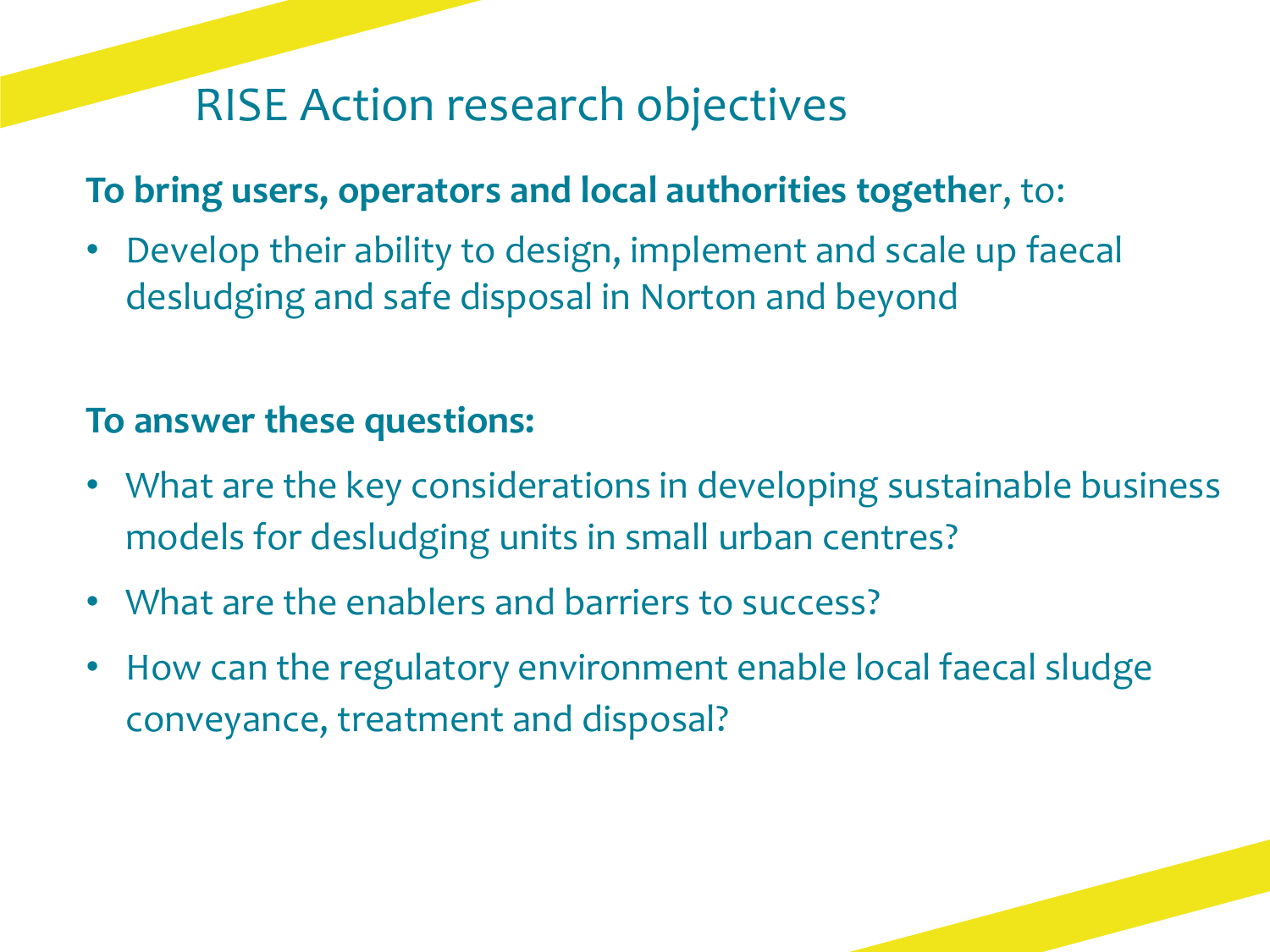#### RISE Research – how?

Applied adapted Technology Applicability Framework (TAF) 3 times:

#### **At the feasibility stage – 7-8 July 2015**

− Assessment of sustainability indicators by all relevant actors to ensure that the MDU introduction process addresses gaps identified and has the best chance of success

#### **At the implementation stage (mid-line) – 15-16 Sept 2016**

− Assessment of sustainability indicators by all relevant actors to strengthen implementation of MDUs

#### **At end evaluation stage – (end line) – 26-27 Jan 2017**

− Assessment of sustainability indicators by all relevant actors to identify lessons and actions towards scaling up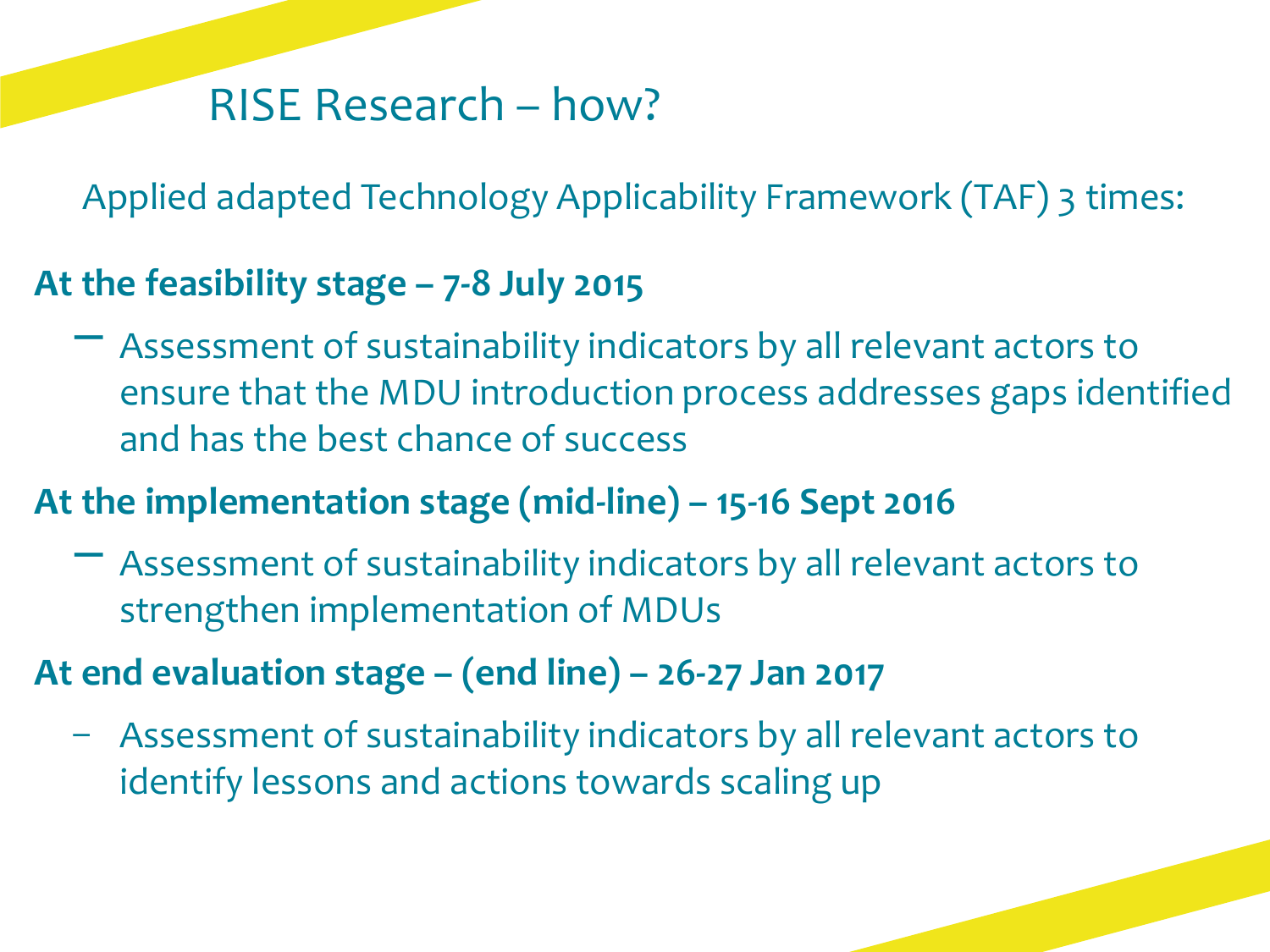#### What is the TAF?

The Technology Applicability Framework (TAF) is a decision-support tool to assess the applicability, scalability and sustainability of a specific WASH technology to provide lasting services in a specific context

| Perspective<br><b>Sustainability</b><br><b>Dimension</b> | User /<br>buyer                                                                     | Producer /<br>provider                                                        | <b>Regulator</b><br>investor<br>facilitator                                                        |
|----------------------------------------------------------|-------------------------------------------------------------------------------------|-------------------------------------------------------------------------------|----------------------------------------------------------------------------------------------------|
| <b>Social</b>                                            | (1) Demand for the<br>technology                                                    | (2) Need for<br>promotion and<br>market research                              | (3) Need for<br>behavioural<br>change and social<br>marketing                                      |
| 50<br><b>Economic</b>                                    | (4) Affordability                                                                   | (5) Profitability                                                             | (6) Supportive<br>Financial<br><b>Mechanisms</b>                                                   |
| <b>Environmental</b>                                     | (7) Potential for<br>benefits or<br>negative impacts<br>for user                    | (8) Potential for local<br>production of<br>product or spares                 | (9) Potential for<br>negative impacts or<br>benefits for natural<br>resources on a<br>larger scale |
| Legal,<br>institutional.<br>organisational               | $(10)$ Legal<br>structures for<br>management of<br>technology and<br>accountability | (11) Legal regulation<br>and requirements<br>for registration of<br>producers | (12) Alignment<br>with national<br>strategies and<br>validation<br>procedures                      |
| <b>Skill</b> and<br>knowledge                            | (13) Skill set of<br>user or operator to<br>manage technology<br>including O&M      | (14) Level of<br>technical and<br>business skills<br>needed                   | (15) Sector capacity<br>for validation.<br>introduction of<br>technologies and<br>follow up        |
| <b>Technological</b>                                     | (16) Reliability of<br>technology and<br>user satisfaction                          | (17) Viable supply<br>chains for product,<br>spares and services              | (18) Support<br>mechanisms for<br>upscaling<br>technology                                          |



Traffic lights scores are assigned by each main actors to 3 scoring questions for each of the 6 sustainability dimensions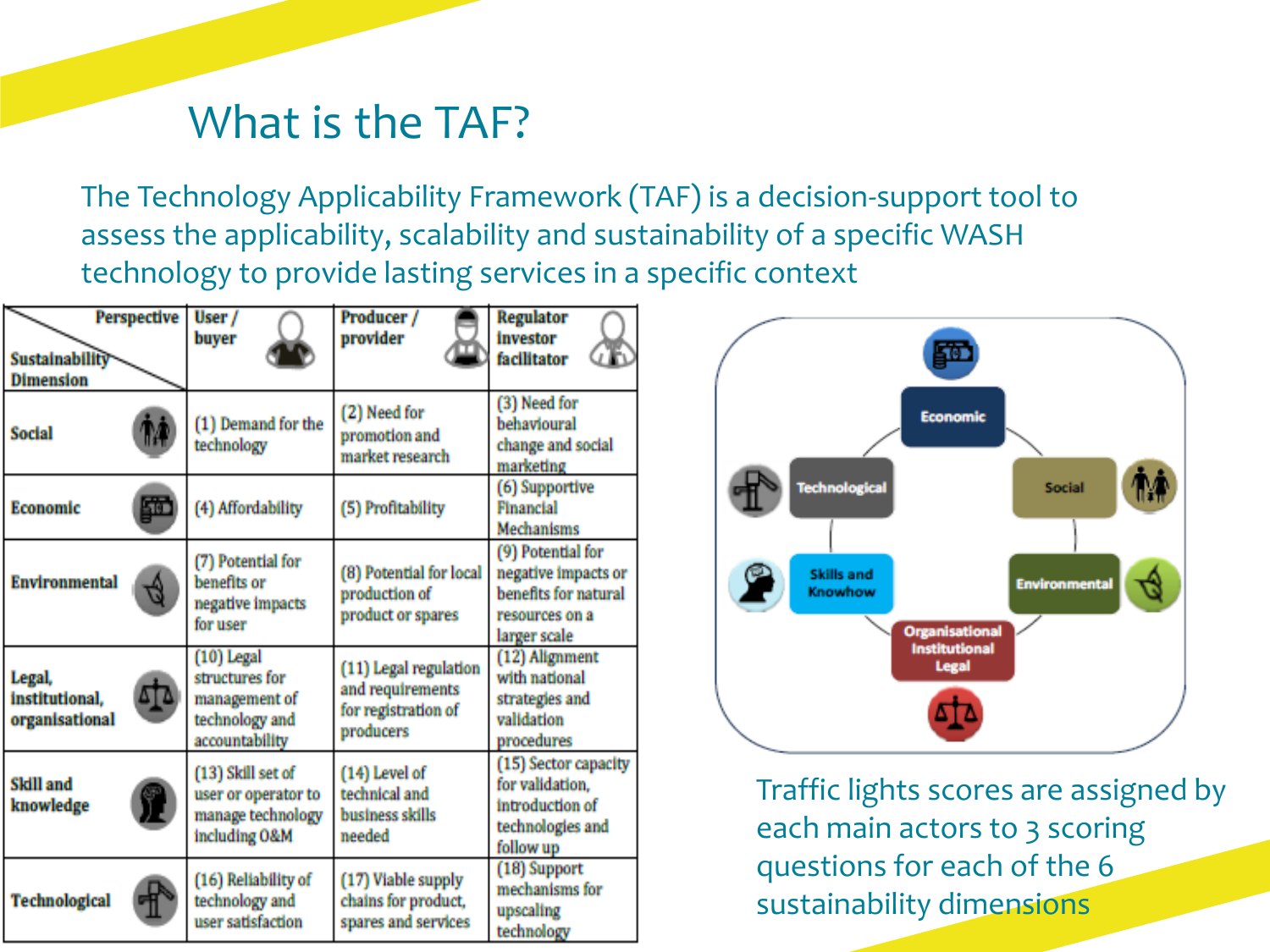### FSM in Norton

- Despite by-laws, 22% of Norton's population have pit latrines and 37% have small septic tanks/ infiltration pits.
- Average monthly household income is \$100-150;
- Norton Town Council's honeysucker (vacuum truck) is too large to access pits in dense areas; has inadequate suction to desludge the thick sludge from Blair toilets and small septic tanks.
- Sewage treatment plant design capacity of 30 mega litres/day, processes approx. 10 mega litres/day
- By-laws against manual emptying and unauthorised disposal are weakly enforced
- No standard procedures for sludge disposal at the treatment plant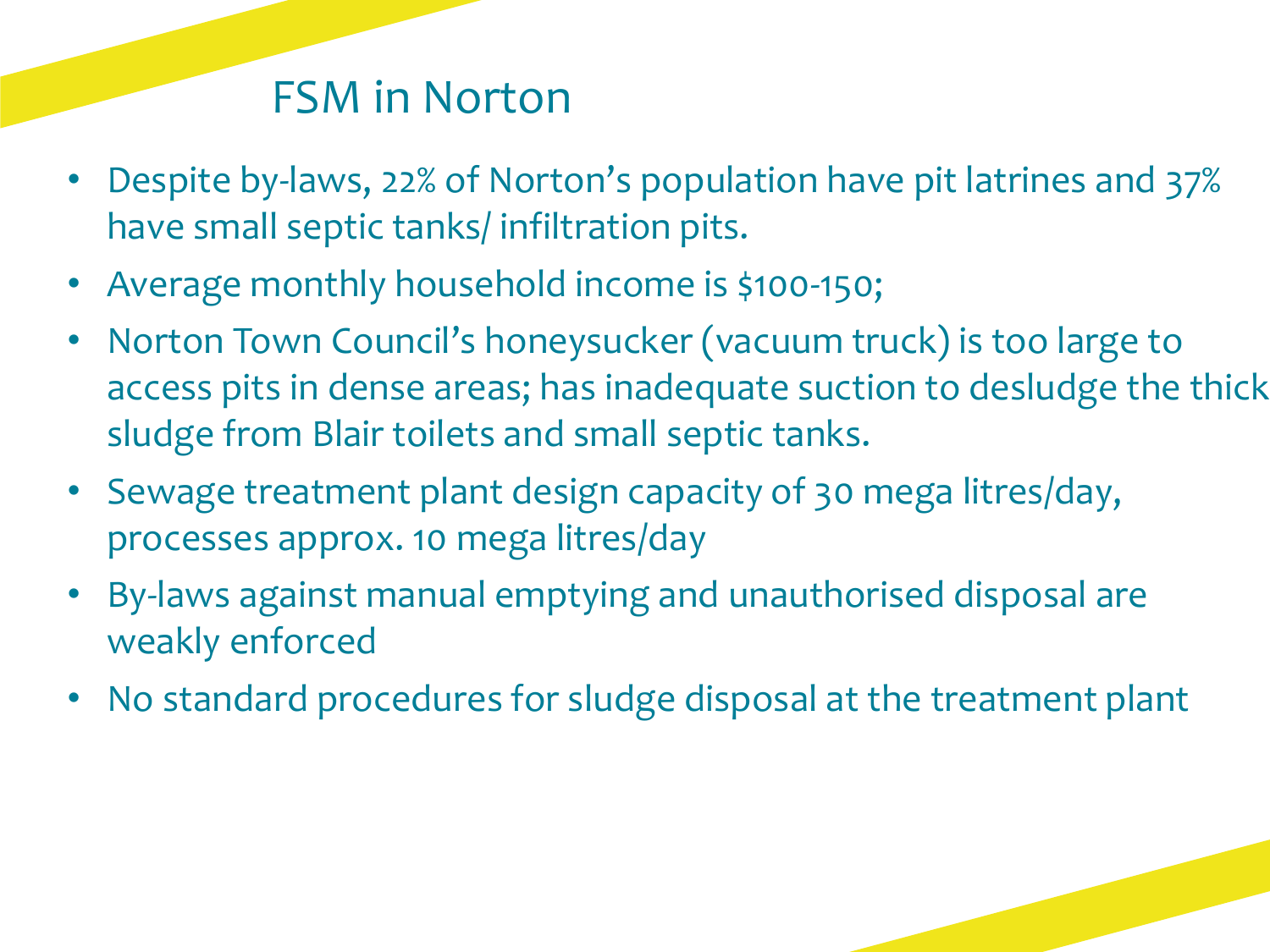# The Mobile Desludging Unit (MDU)

- Innovated in Malawi thru Speedkits
- Designed to empty pit latrines, BVIPs and infiltration pits with difficult sludge:
	- High solid content (15% solids)
	- High rubbish content
	- Difficult access (narrow roads)
- Proven effective in emptying pit latrines and BVIPs in institutions and homes in small and peri-urban areas.
- Used in Malawi serving Blantyre city council, UNICEF, Red Cross, Concern Universal, WHH, GIZ, EU, Gates Foundation, private households, etc.

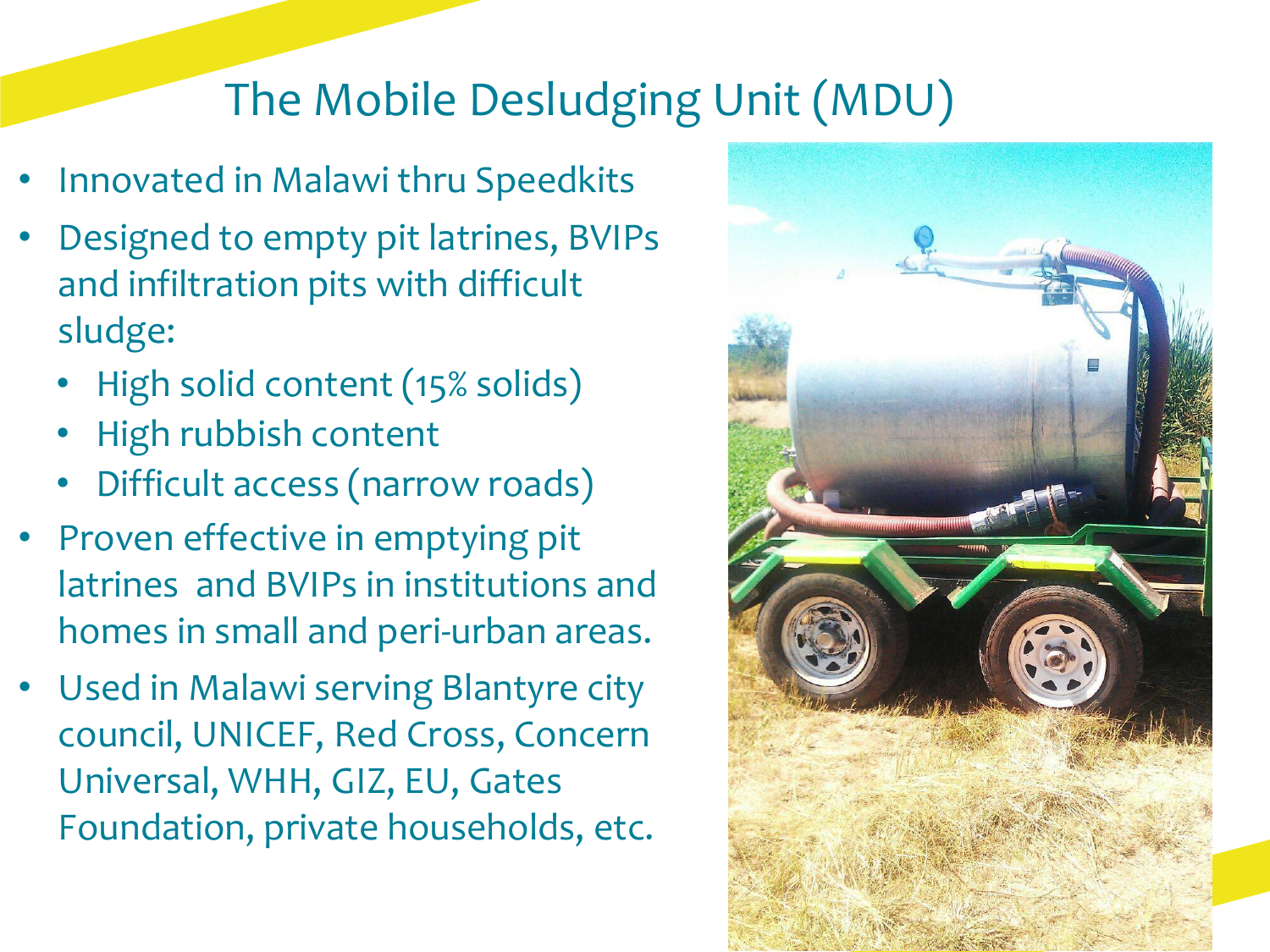# MDU service in Norton and surrounds

- MDU imported from ROM and arrived in Harare in Aug 2015
- A small private company (Green Earth Waste Removals) was selected from 16 candidates who responded to an open call
- Criteria for operator selection included: company registration, financial performance, understanding of the business, investment levels, marketing strategy, visibility and reputation. Contract between WHH and operator signed with T&Cs and respective obligations
- MoU in place with NTC (March 2016), reduced fee for sludge disposal to \$5 per load, operating license agreed
- Operator training and mentorship by WASTE and Malawi operator on cost structure, cash book, O&M of MDU and marketing strategy
- Demos, billboards and flyers distributed; dry season, politics had a role - initial demand low
- Late 2016, rainy season and improved marketing paid off higher demand from hhs and from institutions in Norton and surrounds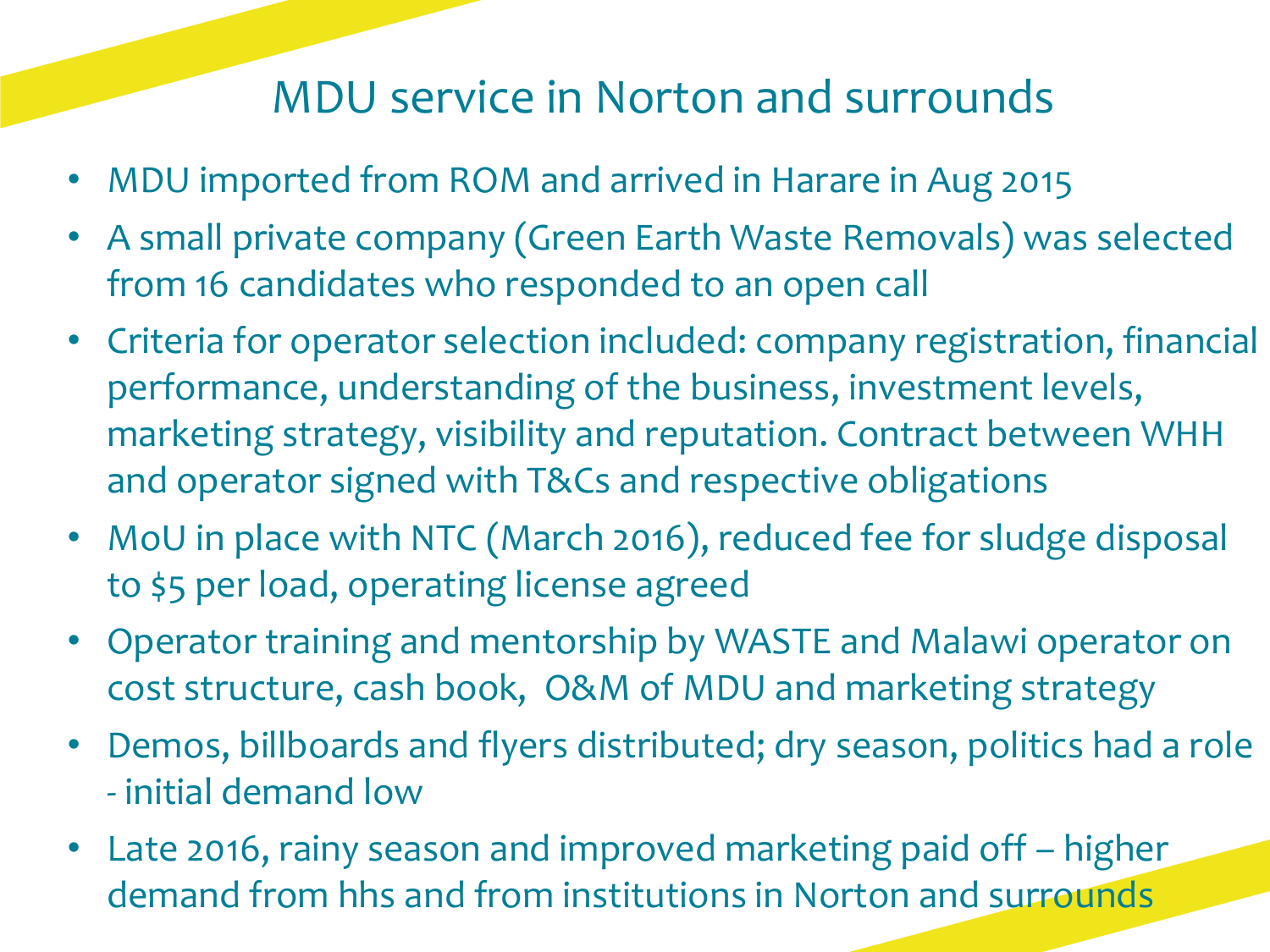#### MDU service cost structure

- Capital costs (\$20,000 per unit) covered by project for two years. Other costs carried by operator include trailer and truck
- Operating cost per trip is \$20, hhs charged \$35 per trip, profit \$15 per trip.

| 20%                         | 80%                          |
|-----------------------------|------------------------------|
| Paying households in high   | Enterprises such as mines,   |
| density areas should        | NGOs, schools typically have |
| represent around 20% of the | more toilets clustered       |
| revenue. Charges are lower  | together and can pay more.   |
| and operating costs higher  | They should be targeted for  |
| because customers are       | 80% of business revenue.     |
| dispersed.                  |                              |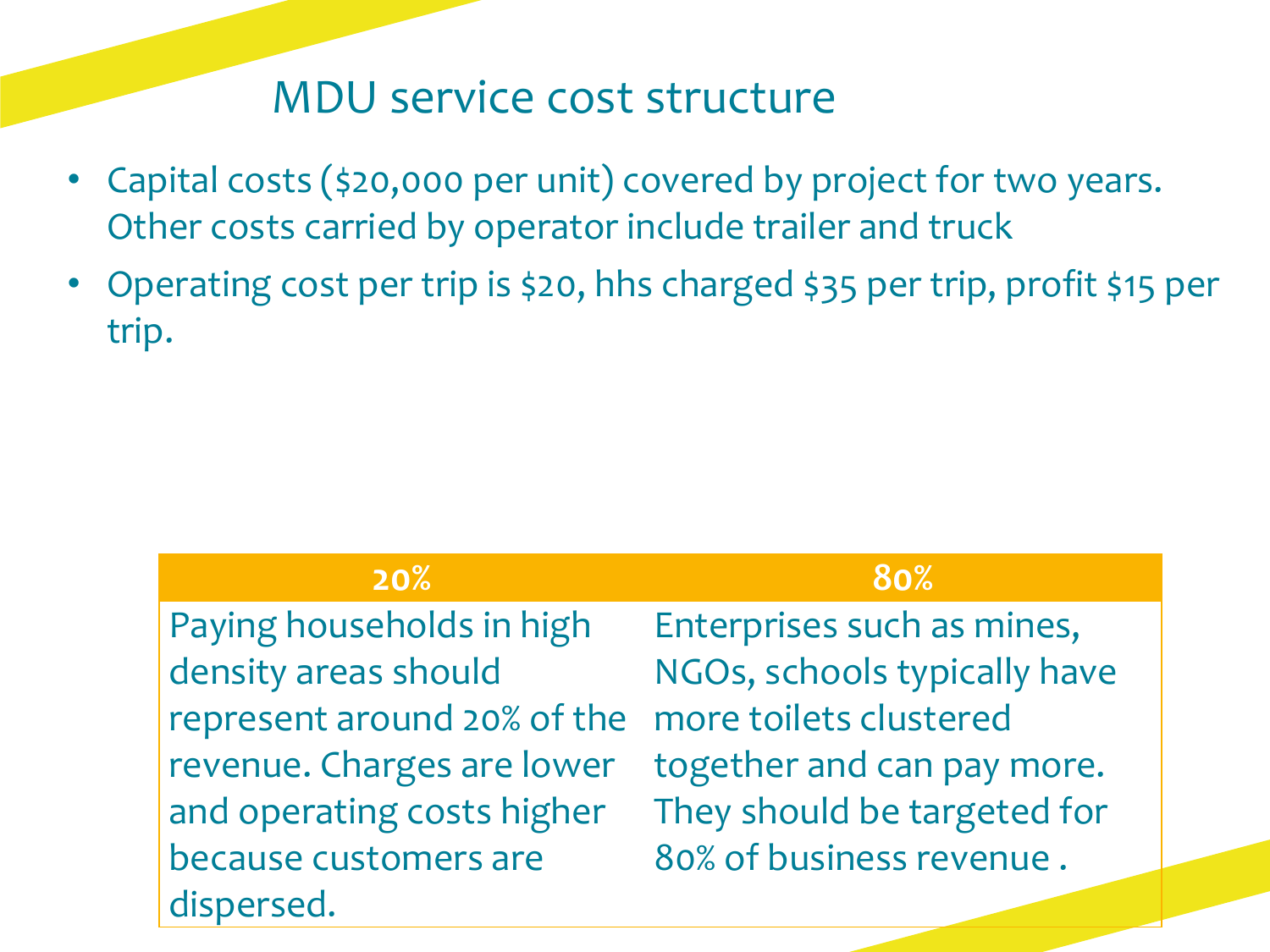#### MDU service outcomes so far (April 2016-Feb 2017)

- 120 household latrines and 120 institutional latrines safely emptied – no complaints on quality of service
- Despite initial concerns about competition between the MDU and the Council honeysucker, NTC is supportive, sees the MDU as complementing it's efforts and offering a service it cannot offer in high density areas
- Low uptake among the poor



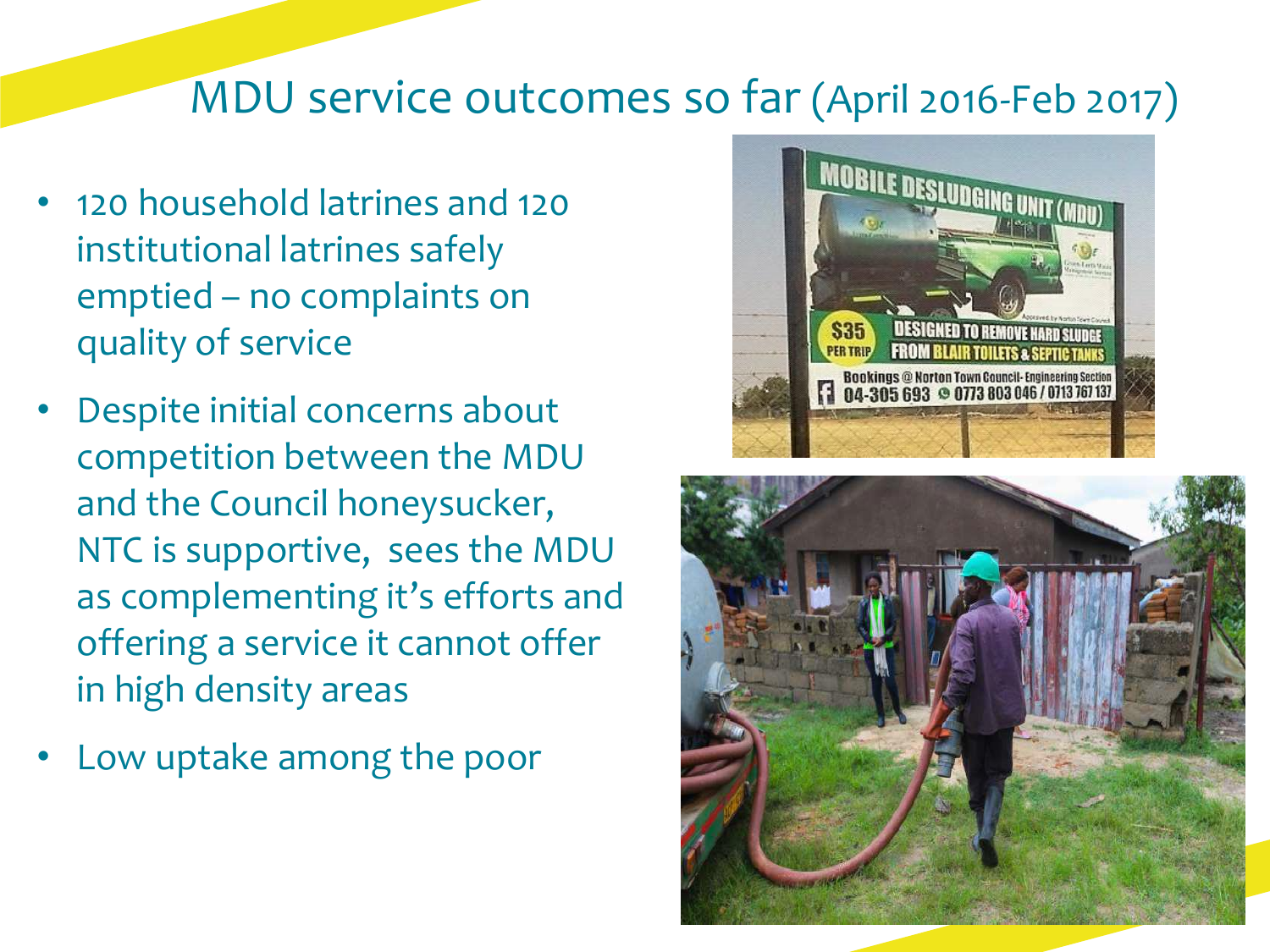#### Lessons learnt 1

**Appropriate technology:** The MDU fills a real gap in safely managed sanitation, i.e. pit latrines in high density and difficult to reach settlements. It complements FSM services provided by local authorities

**But it's not all about technology:** MDU has all the hallmarks of contextual and market fit but viable business models, marketing, operator drive and properly structured public private partnerships are crucial

**Operator selection criteria:** Commitment to social entrepreneurship and desire to serve the poor; business drive and focus; business process management capacity, and contract negotiation and management experience are suggested

**Applying and adapting tools:** The use of the TAF to spark and guide discussion between users, operators, authorities and regulators, and to form the basis of action planning put the "action" into action research

TAF workshops also built partnerships between users, officials, politicians, the Regulator and the operator.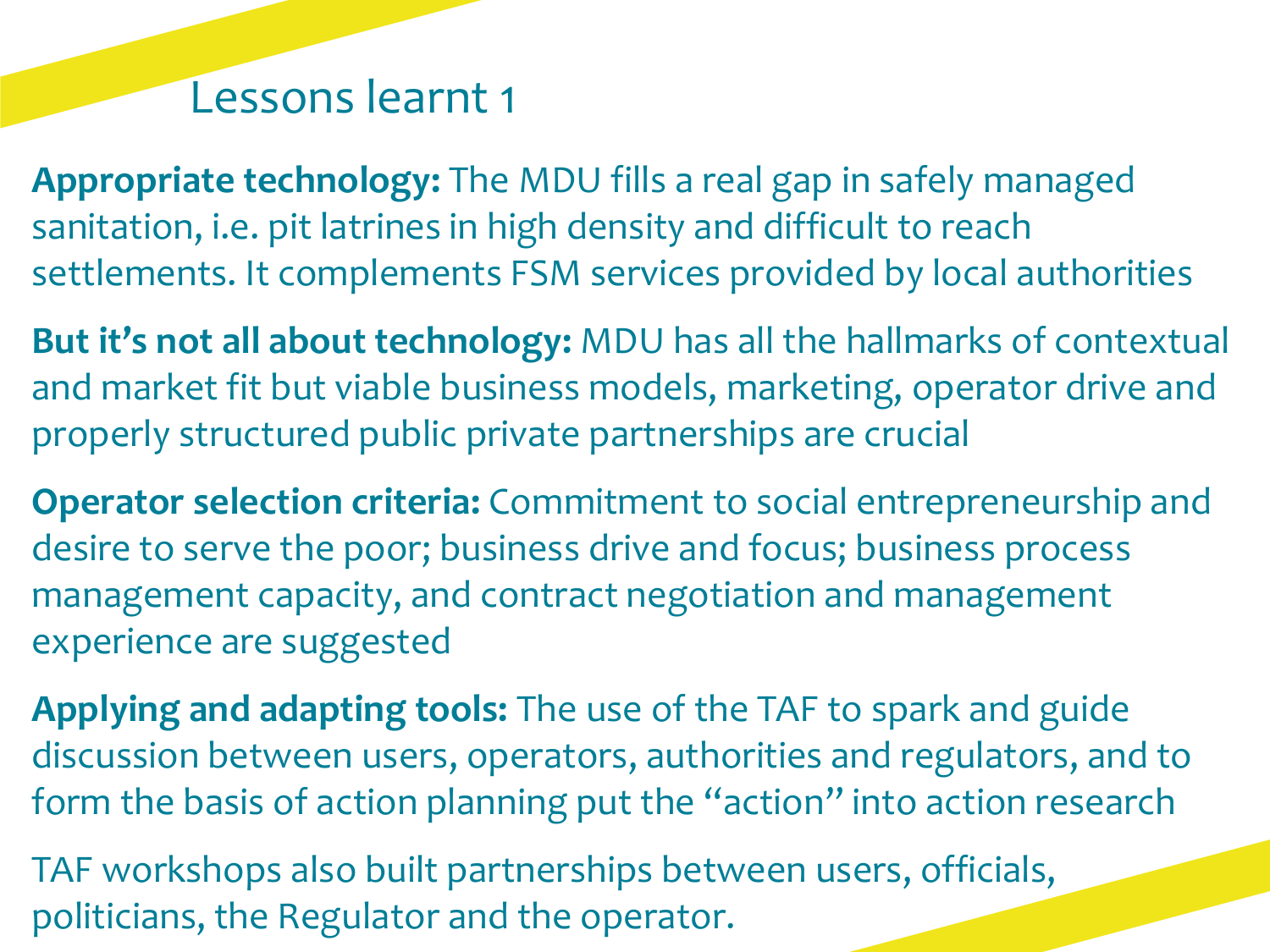#### Lessons learnt 2

- **Uptake with local authorities:** Need to value private service providers as extending their sanitation provision mandate (not a threat or opportunity for increased income) and synchronise prices
- **Clear accountability relationships** between service authorities, service providers and users
- Formal agreements needed between operators and LAs, brokered by an independent agency if needed, with understanding of political and administrative dynamics and a good working relationship with the LA
- Government needs to partner to provide services but the private sector is not a panacea, PPPs take effort and require skills and subsidies for business viability
- **Regulatory support** needed to introduce FSM services and enforce by-laws to reduce illegal manual emptying and disposal is crucial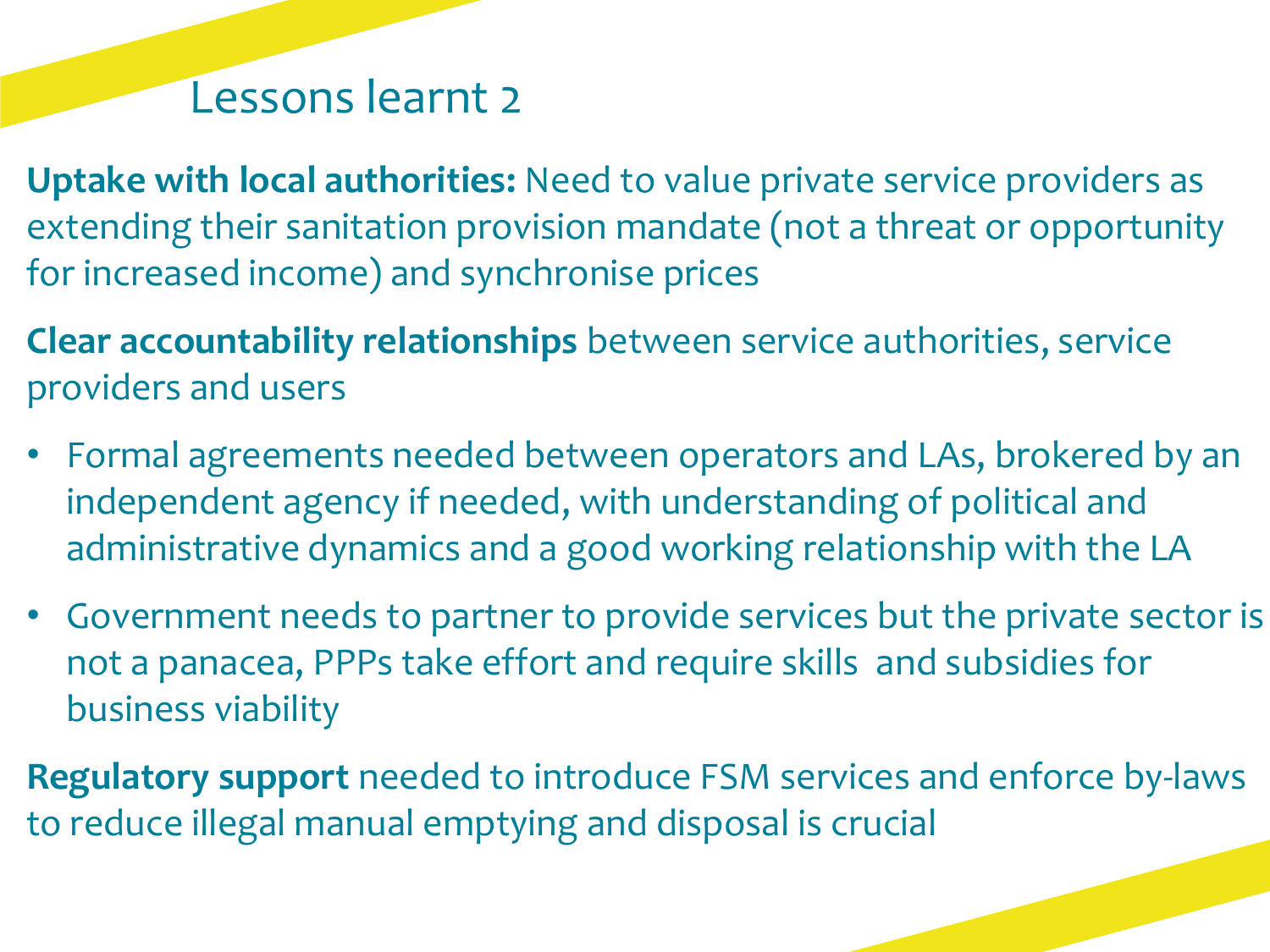# Scale up challenges

**Affordability and profitability:** Balance essential, MDU hh market is low income, needs commitment to social entrepreneurship, corporate and institutional customers (plus concerted marketing strategy) and public, private or hybrid financing mechanisms

**Financing mechanisms** for CAPEX for the current and future MDUs – high import cost and operation costs are not well known.

**Contract negotiation and business flow design** and implementation capacity of the operator is essential

**Size of pits vis-à-vis the capacity of the MDU:** takes 3 trips to empty a large pit latrine – price decrease if use a larger MDU.

**Strong seasonal variations** in demand for the MDU needs to be incorporated into the business model

**Operator mentorship** –post-project cascading mentorship model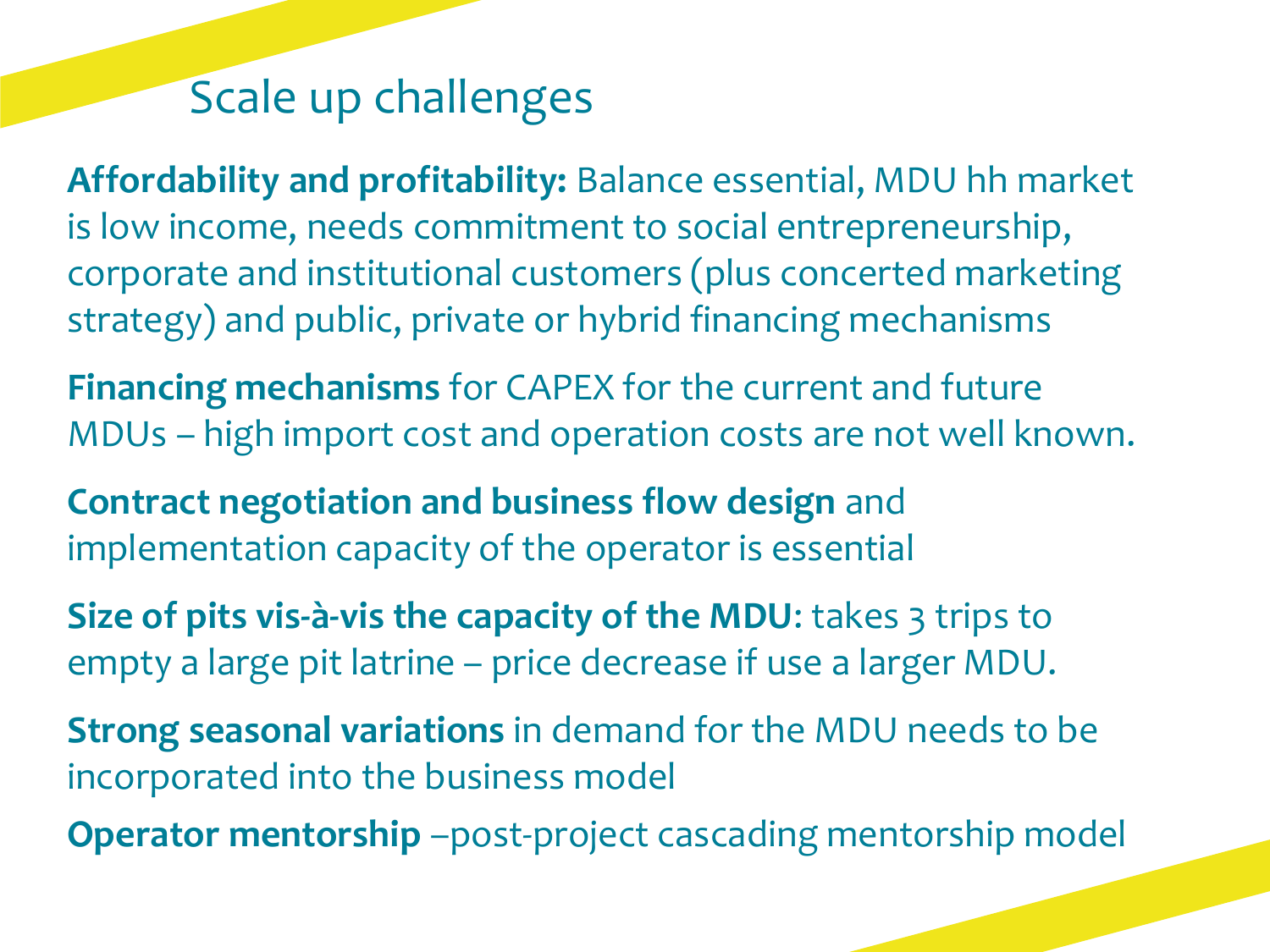#### Next steps – uptake in SUCs in Zimbabwe

- **MDU capacity and local production:** Investigate options and costs for MDU modification to 2 cubic metres locally.
- **Disposal sites in new areas:** Database/ map of licensed disposal sites to be developed
- **National and provincial advocacy:** Visual IEC materials and video to popularise the MDU service. An **SFD** will be completed for Norton
- **Regulatory provisions:** Desludging guidelines and standard procedures for sludge disposal in areas without wastewater treatment plants
- **Marketing strategy:** Need to improve marketing to make business profitable but include the poor.
- **Build public private partnerships:** Service Level Agreements setting out service level standards and benchmarks and tariffs, segmented by customer group needed to strengthen the accountability relationship between the operator/s and LAs